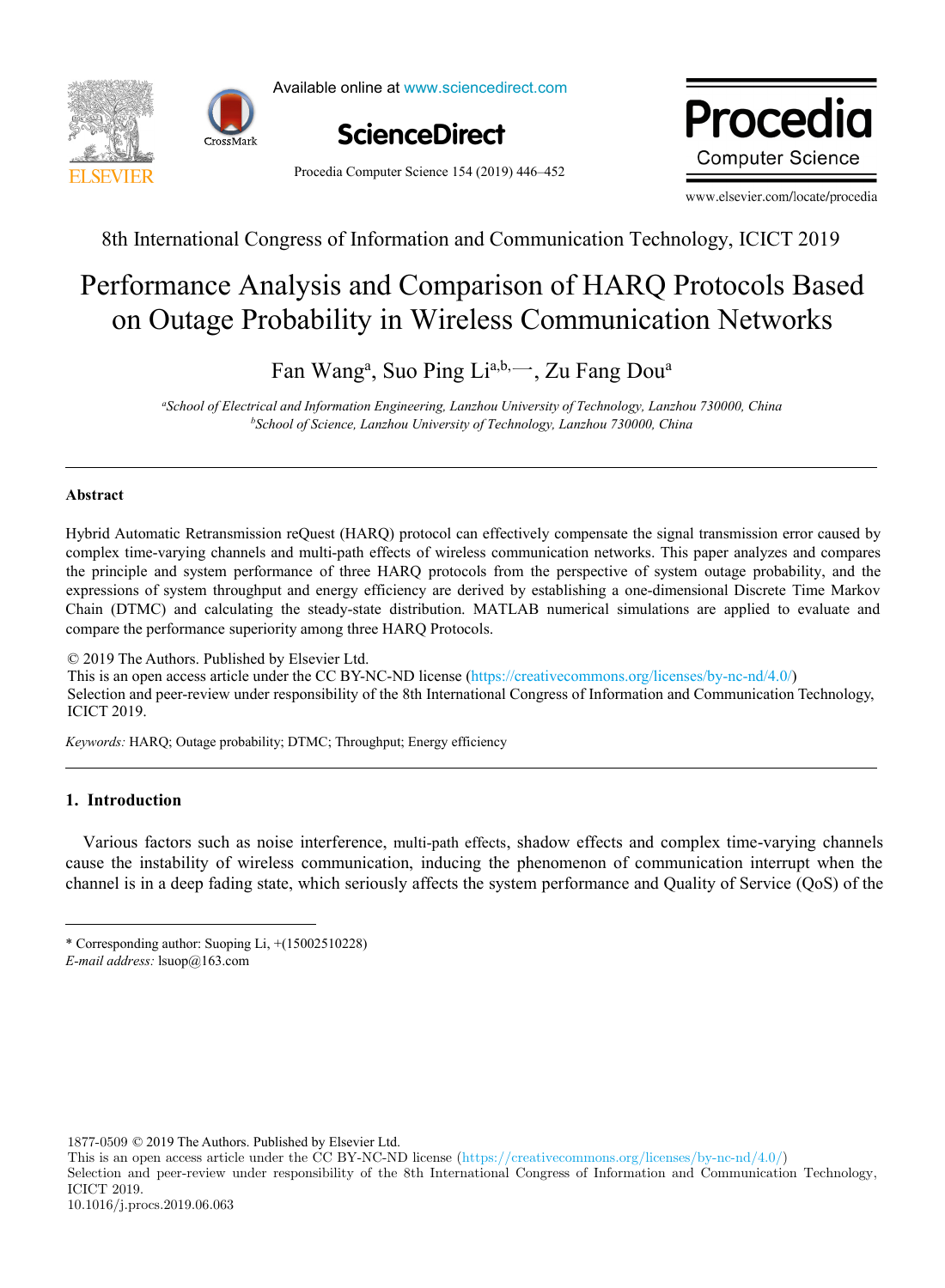network. Therefore, effective and reliable error control technology is one of the important means to improve system performance. In the wireless communication network, two of the most popular error control technologies are Automatic Retransmission reQuest (ARQ) protocol and Forward Error Correction (FEC), the former aims at recovering error data frames through performing the feedback responses and data retransmissions between the sender and receiver, and the latter is mainly focused on comparing the redundancy code between the two ends to detect the accuracy of received data. Much works demonstrated their superiority in error control<sup>1</sup>. However, ARQ protocol and FEC technology show their respective limitations when the wireless channel is under long-term deep fading<sup>2</sup>. At this point, Hybrid ARQ (HARQ) protocol, which combines these two technologies, emerges in order to improve the bad effect of high Frame Error Rate (FER) on the system performance. It can provide both higher decoding reliability than the single FEC and higher throughput than the single ARQ.

As a hybrid error control scheme, HARQ protocol is studied extensively<sup>3,4,5</sup>. [3] discussed the average number of retransmission and system throughput performance of HARQ-Type I and HARQ with Chase Combining (HARQ-CC) protocols using Distributed Space-Time Codings(DSTCs), a closed expression of throughput was derived in [4] by analyzing the packet loss probability of HARQ protocols on a Rayleigh block fading channel, and [5] investigated the throughput of a HARQ scheme based on a DTMC model, but the assumption of infinite retransmission times will result in unacceptable delay for the system. It is obvious that most works mainly focused on the analysis and evaluation of the throughput performance in HARQ protocols, which is not sufficient in some communication scenarios, such as the time delay in real-time interactive communication networks or the energy efficiency in energy-limited communication networks. The impact of HARQ protocols on throughput and energy efficiency was studied in [6] from the perspective of cross-layer analysis, which indicated that HARQ protocols can achieve better performance improvement by reducing the number of competing nodes. [7] studied the system performance of HARQ with Incremental Redundancy (HARQ-IR) protocol in Wireless Sensor Networks(WSNs) by establishing an energy efficiency analysis model, and the Monte Carlo simulation was adopted to prove its effectiveness and superiority. But none of above works has ever analyzed and compared all three kinds of HARQ protocols, i.e. HARQ-Type I, HARQ-CC and HARQ-IR, in terms of both throughput and energy efficiency.

On the other hand, most of the above works only discussed the system performance under the infinite retransmission times, and did not consider the truth of the limited number of retransmission in reality. Although [8] proposed improvement in analyzing the system throughput efficiency under limited retransmission times based on Packet Error Rate(PER), it just restricted the retransmission number only once, which lacks generality.

Therefore, this paper analyzes and compares the throughput and energy efficiency of the three kinds of HARQ protocols from the perspective of system outage probability. firstly, the outage probability expressions of them are analyzed and calculated, respectively. Secondly, the system throughput and energy efficiency performance with arbitrary maximum number of retransmission are derived by establishing a one-dimensional DTMC model and solving its steady-state distribution. Finally, the performance evaluation and comparison are executed through MATLAB numerical simulation.

The rest of the paper is organized as follows: the system description and outage probability analysis of HARQ protocols are introduced in Section 2. The establishment of a one-dimensional DTMC model and the derivation of its steady-state distribution are discussed in Section 3. The section 4 is the computation and evaluation of system performance. Simulations are performed in section 5. Finally, the conclusions follow in Section 6.

### **2. System model and outage probability analysis**

# *2.1. System model*

This paper assumes that both the sender S and the destination D in the network are equipped with a single antenna and cannot send and receive at the same time. The perfect channel state information (CSI) and ideal feedback channels are also assumed in this paper. The channel model in this paper is quasi static Rayleigh fading channel and the noise is Additive White Gaussian Noise. The Signal Noise Ratio (SNR) between S and D can be expressed: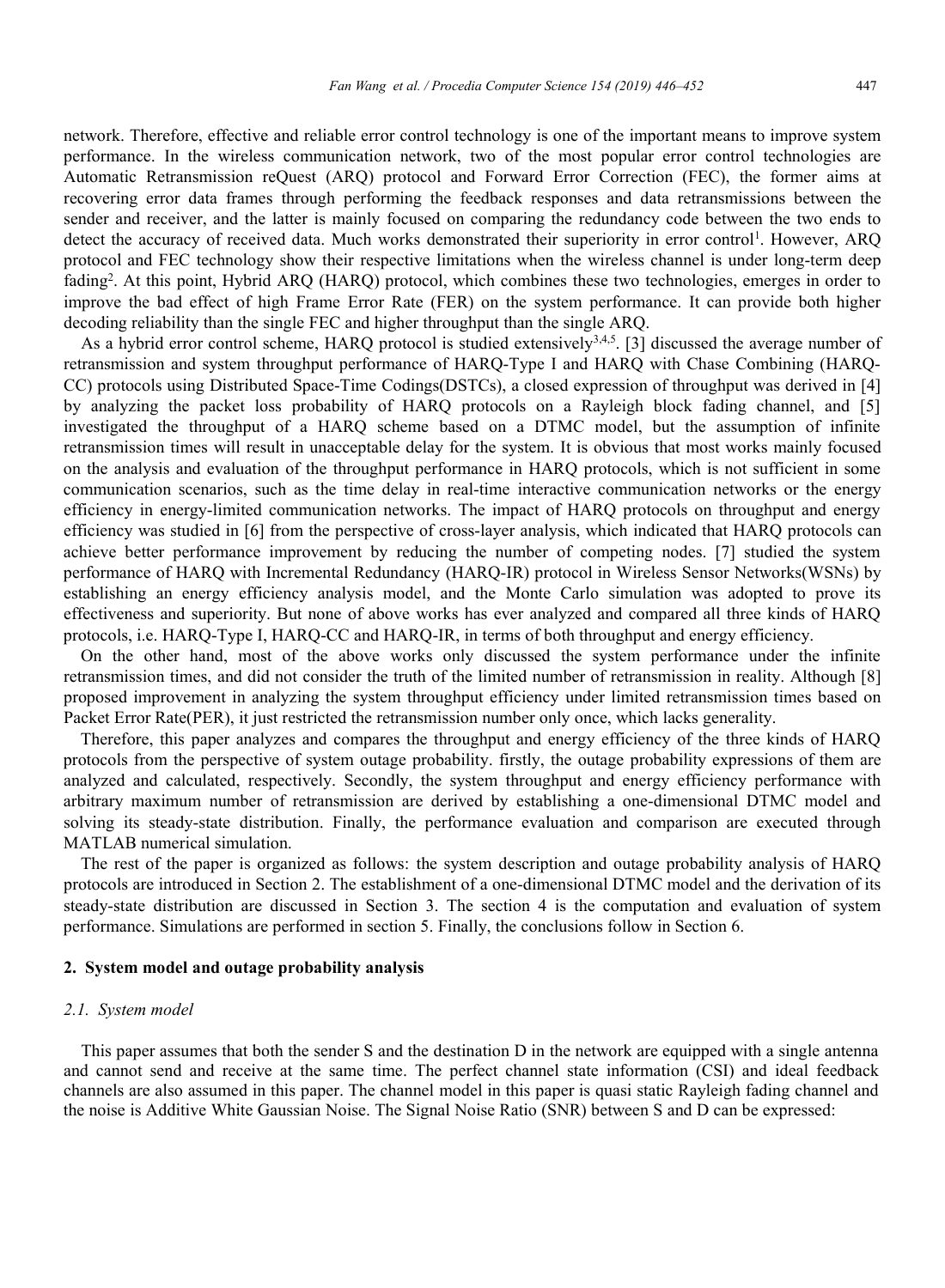$$
\gamma_{SD} = \frac{P_t \left| h_{SD} \right|^2}{N_0}
$$

where  $P_{t_1}$  is the transmitting power of S,  $h_{SD}$  is the channel gain coefficient and  $N_0$  is the variance of the noise.  $E(|h_{SD}|^2) = \lambda_{SD} \propto d_{SD}^{-n}$ ,  $d_{SD}$  is the distance between S-D link and *n* is the path loss factor.

Outage probability analysis

The outage behaviors of three kinds of HARQ protocols are discussed in this section. We set  $B=1$ , so the channel capacity of the S-D link in the *l-*th ARQ round is:

$$
C_1 = B \log_2 (1 + \gamma_{SD}) = \log_2 (1 + SNR |h_{SD}|^2)
$$
 (1)

where  $SNR = P_t / N_0$ . According to Shannon's information theory, the outage event occurs when the channel capacity is less than the signal transmission rate (bits/slot/Hz). Then, the outage probability of the S-D link in the *l*th ARQ round is:

$$
Pr(SD_{out,l}) = Pr\left\{C_l < r\right\} = Pr\left\{\log_2\left(1 + SNR\left|h_{SD}\right|^2\right) < r\right\}
$$

and  $Pr(SD_{out}^{joint})$  denotes the joint outage probability of the S-D link after *l* rounds, it can be expressed as:

$$
Pr(SD_{out,l}^{joint}) = Pr\{C_1 < r\} \times Pr\{C_2 < r \mid C_1 < r\} \times \cdots \times Pr\{C_l < r \mid C_{l-1} < r\}
$$
\n
$$
= Pr\{C_1 < r, \cdots, C_l < r\}
$$

#### 2.2. HARQ-Type I

HARQ-Type I is a kind of simple combination of ARQ and FEC. For simplicity, we denote *SN* and *RN* represent the data frame sending (receiving) serial number at S (D), respectively. *IN* is the serial number of incremental redundancy frames transmitted by S. The rules are: S sends a new frame with  $SN = i$ , if D can receive and decode this frame correctly, the ACK frame containing  $RN = i + 1$  is fed back to S, indicating that the transmission is successful, and S will transmit the next new frame with  $SN = i + 1$  at the next time slot, otherwise D will directly discard this frame that is received but not decoded correctly at D and the NACK with  $RN = i$  is sent, requesting S to retransmit data frame  $SN = i$ . D will discard the frame whose serial number is  $SN = i$  if it can not decode the frame correctly until the maximum number of retransmission *L* is reached. The flow chart is shown in Fig. 1(a) and the channel capacity is equation (1), then the joint outage probability of S-D link is:

$$
\Pr\left(SD_{out,l}^{\text{joint}}\right) = \Pr^{\prime}\left\{\log_2\left(1 + SNR\left|h_{SD}\right|^2\right) < r\right\} = \Pr^{\prime}\left\{\left|h_{SD}\right|^2 < \frac{2^r - 1}{SNR}\right\} \tag{2}
$$

## 2.3. *HARQ*-CC

Different from Type I, D in HARQ-CC will buffer these data frames that cannot be decoded correctly, and decode them by combining with the data frame received later. Each data frame retransmitted by S is exactly same with the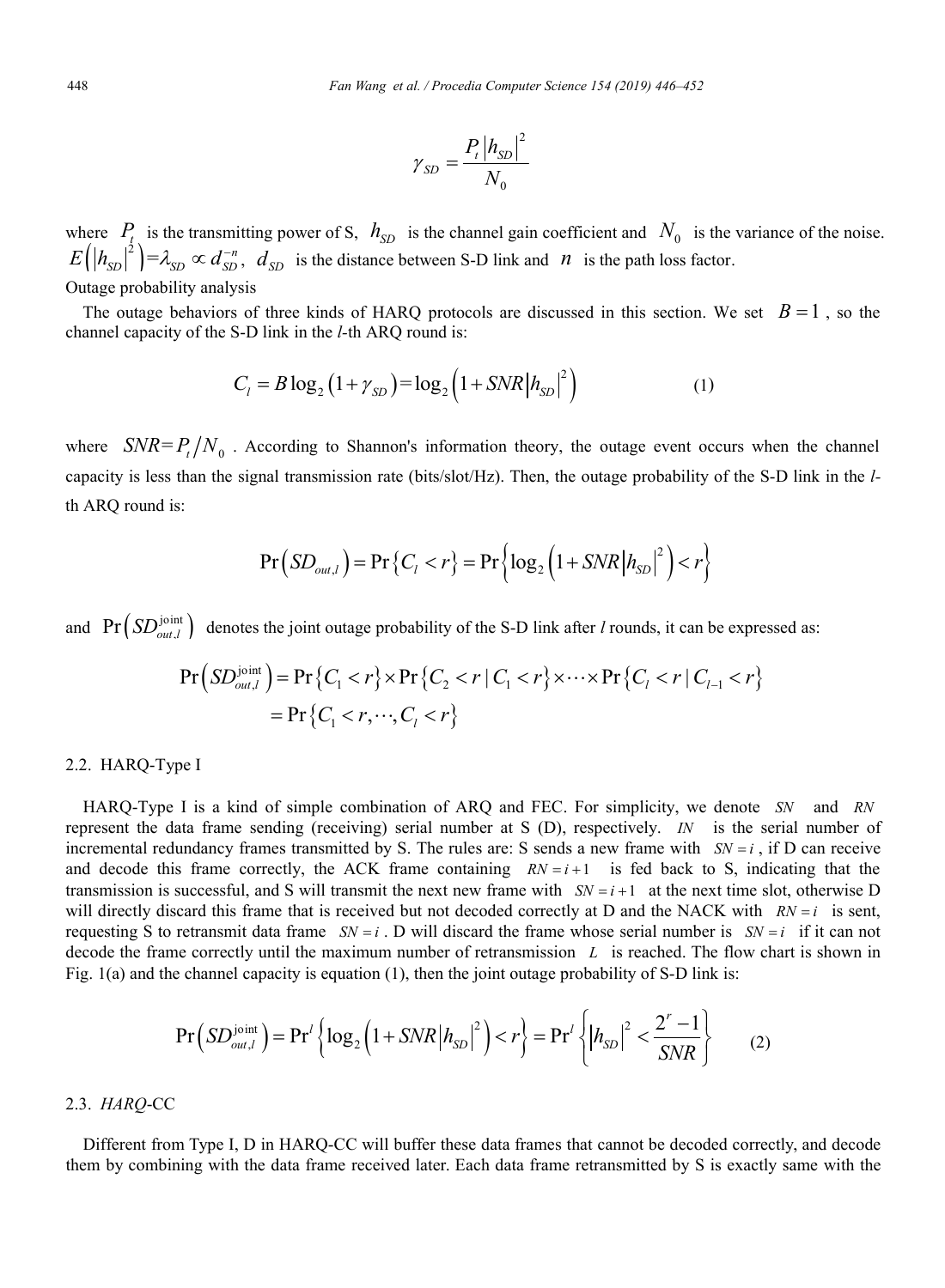original frame. The flow chart is Fig. 1(b) and the channel capacity of HARQ-CC is:

$$
C_l = \log_2\left(1 + l \cdot SNR \left| h_{SD} \right|^2 \right) \tag{3}
$$

for  $C_1 \leq \cdots \leq C_{l-1} \leq C_l$ , the joint outage probability of S-D link is:

$$
\Pr\left(SD_{out,l}^{\text{joint}}\right) = \Pr\left\{\log_2\left(1 + l \cdot SNR \left|h_{SD}\right|^2\right) < r\right\} = \Pr\left\{\left|h_{SD}\right|^2 < \frac{2^r - 1}{l \cdot SNR}\right\} \tag{4}
$$

#### 2.4. HARQ-*IR*

Different from CC, a data frame with incremental redundancy information is transmitted by S when the data frame is not received correctly by D. At D, the data frame and the incremental redundancy frame are jointly decoded to improve system performance. The flow chart is Fig. 1(c) and the channel capacity of HARQ-IR is:

$$
C_l = l \cdot \log_2 \left( 1 + SNR \left| h_{SD} \right|^{2} \right) \tag{5}
$$

then the joint outage probability of S-D link is:

$$
\Pr\left(SD_{out,l}^{\text{joint}}\right) = \Pr\left\{l \cdot \log_2\left(1 + SNR\left|h_{SD}\right|^2\right) < r\right\} = \Pr\left\{|h_{SD}|^2 < \frac{2^{\frac{r}{l}} - 1}{SNR}\right\} \tag{6}
$$



Fig. 1. The transmission flow chart of HARQ protocols.

#### **3. Establishment and Analysis of System Model**

This section analyzes and establishes a one-dimensional DTMC to describe HARQ protocols at any maximum number of retransmission *L*. State  $E_i$  represents that D fails to decode the data frame in the *i*-th ARQ round, state *S* represents that D decodes the received data frame without error and state *F* represents that D cannot decode the data frame successfully until *L* is reached. The state transition diagram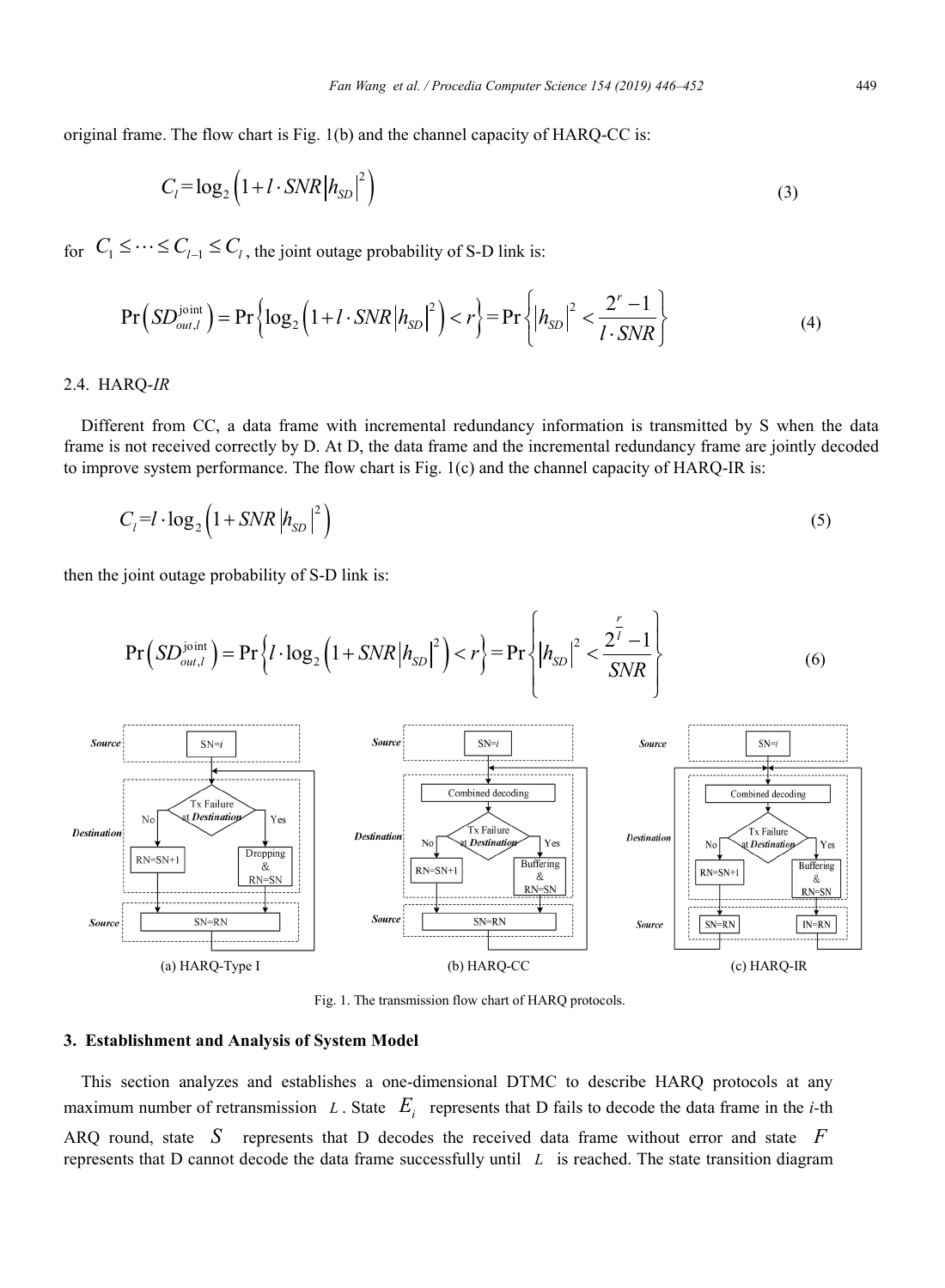is Fig.2 and there are totally  $L+1$  states.



Fig. 2. The DTMC model.

from Fig.2, the one-step transition probabilities easily yield as:  $Pr_{E_i,S} = 1 - Pr \left(SD_{out,i+1} | SD_{out,i}^{joint}\right), 1 \le i \le L-1$ ,  $\Pr_{SS} = \Pr_{FS} = 1 - \Pr\left(SD_{out,1}\right)$ ,  $\Pr_{SE_1} = \Pr_{FE_1} = \Pr\left(SD_{out,1}\right)$ ,  $\Pr_{E_iE_{i+1}} = \Pr\left(SD_{out,i+1} | SD_{out}^{joint}\right)$ ,  $1 \le i \le L-1$  $\Pr_{E_{L-1}F} = \Pr\left(SD_{out,L} | SD_{out,L-1}\right)$ , other state transition probabilities are 0 and the steady-state distribution is  $\vec{\pi} = {\pi_s, \pi_1, \pi_2, \cdots, \pi_F}$ , which can be obtained by the equilibrium equation  $\vec{\pi}P = \vec{\pi}$  and  $\sum \vec{\pi} = 1$ , *P* is the transition probability matrix of the DTMC.

#### **4. System performance analysis**

The throughput in this paper is defined as the average number of data frames decoded successfully by the D in one time slot, which can be calculated as the average number of time slot that the DTMC spends in state  $S$ , i.e., the steady state distribution  $\pi_{S}$ . When  $L = 2$  and  $L = 3$ , the throughput is as follows:

$$
\pi_{S} = (1 - \Pr_{SE_{1}} \Pr_{E_{1}F} ) / (2 - \Pr_{SS}), \qquad L = 2
$$
  

$$
\pi_{S} = (1 - \Pr_{SE_{1}} \Pr_{E_{1}E_{2}} \Pr_{E_{2}F} ) / (1 + \Pr_{SE_{1}} + \Pr_{SE_{1}} \Pr_{E_{1}E_{2}} ), \quad L = 3
$$

The energy consumption considered in this paper is mainly the power consumption of amplifiers  $P_A$  and circuit blocks  $P_c$ .  $P_A = (1+\beta)P_t$ , where  $\beta$  is a parameter relating to network parameters such as modulation schemes, etc.  $P_c = P_{ct} + P_{cr}$ , where  $P_{ct}$  and  $P_{cr}$  are the power consumption of circuit blocks relating to sending end and receiving end, respectively. The total power consumption of each transmission is:

$$
P = P_A + P_{ct} + P_{cr}
$$

and the average power consumption for one data frame is:

$$
\overline{P} = \sum_{i=1}^{L} \Pr(i) \cdot \Pr(i) \tag{7}
$$

where  $Pr(i)$  is the probability that the HARQ process for one data frame is completed in the *i*-th ARQ round and  $P(i)$  is its corresponding power consumption value.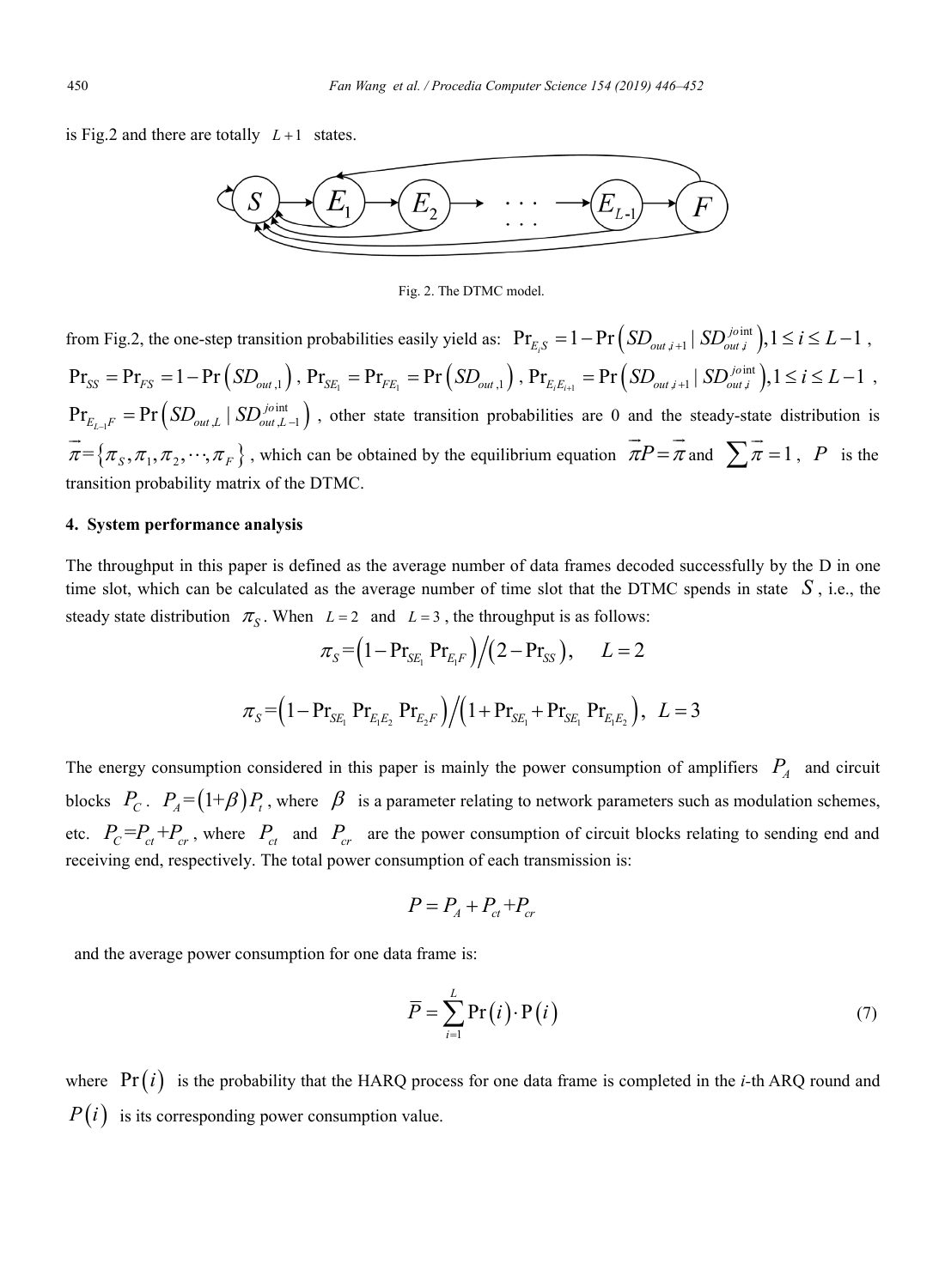$$
\Pr(i) = \begin{cases} 1 - \Pr(SD_{out,1}), & i = 1 \\ \Pr(SD_{out,i-1}) \Big[ 1 - \Pr(SD_{out,i} | SD_{out,i-1}) \Big], & 2 \le i \le L - 1 \\ \Pr(SD_{out,L-1}^{joint}), & i = L \end{cases}
$$
(8)

and

$$
P(i)=i\left(P_A+P_{ct}+P_{cr}\right),\qquad 1\leq i\leq L\tag{9}
$$

Finally, the energy efficiency is defined as the average number of data frames transmitted correctly per energy consumption, which can be expressed as:

$$
\eta = \frac{1 - FER}{\overline{E}} = \frac{R \cdot (1 - FER)}{\overline{P}} \tag{10}
$$

where *FER* is the frame error rate and  $FER = Pr(SD_{out,L}^{joint})$ .  $R = \frac{R_b}{m}$ , where  $R_b$  is the bit rate,  $m$  is the frame length in bits.

### **5. System performance simulation and evaluation**

The numerical simulation and performance evaluation of throughput and energy efficiency in HARQ protocols under  $L = 2$  and  $L = 3$  are performed in this section. We consider that  $d_{SD}$  varies from 100 to 1000m and  $N_0=10^{-13.5} W$ ,  $n=4$ ,  $\beta=0.3$ ,  $P_t=10^{-3} W$ ,  $P_{ct}=10^{-4} W$  and  $P_{cr}=5\times 10^{-5} W$ .

Fig.3 and 4 depict the system performance versus  $d_{SD}$ , respectively. From the figures, we can see that as the quality of the channel deteriorates, i.e., the increase of  $d_{SD}$  or *L*, both performances of three HARQ protocols show a decreasing tendency. Secondly, the system performance of Type I, whether throughput or energy efficiency, will gradually be worse than that of the other two, while IR performs better than CC. It is mainly because that the different redundant versions of frames is sent in IR, which can effectively improve the decoding accuracy at the receiver under poor channel conditions, proving that HARQ-IR protocol is the most effective mechanism against severe channel conditions among the three methods.





Fig. 3. Throughput of HARQ protocols. Fig. 4. Energy efficiency of HARQ protocols.